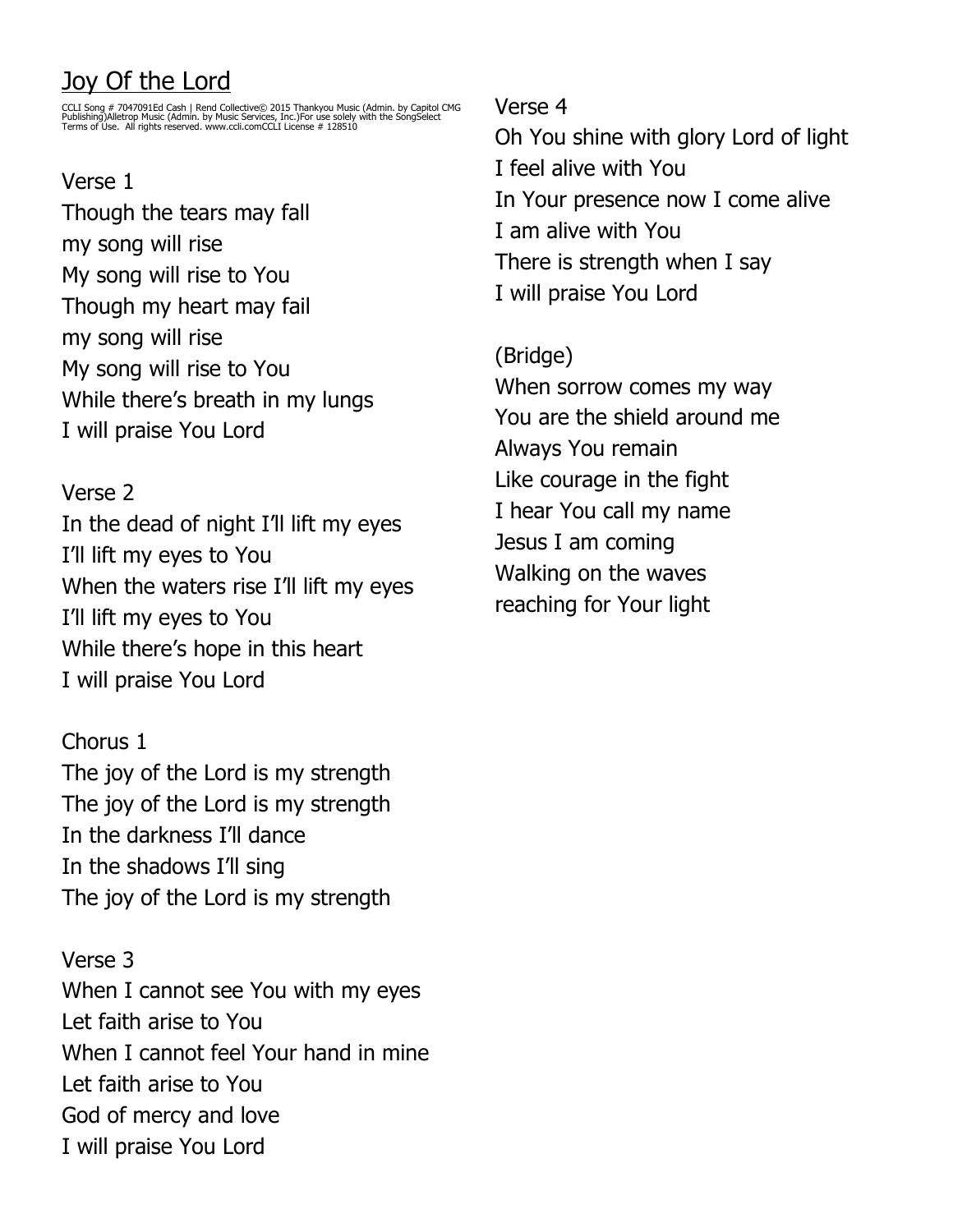## Blessed Be Your Name

#### CCLI Song # 3798438 Beth Redman | Matt Redman © 2002 Thankyou Music (Admin. by EMI Christian Music Publishing)For use solely with the<br>SongSelect Terms of Use. All rights reserved. [www.ccli.com](http://www.ccli.com/) CCLI License # 128510

#### Verse 1

Blessed be Your name In the land that is plentiful Where Your streams of abundance flow Blessed be Your name

#### Verse 2

Blessed be Your name When I'm found in the desert place Though I walk through the wilderness Blessed be Your name

### (Pre-Chorus)

Every blessing You pour out I'll turn back to praise When the darkness closes in Lord still I will say

### Chorus 1

Blessed be the name of the Lord Blessed be Your name Blessed be the name of the Lord Blessed be Your glorious name

### Verse 3

Blessed be Your name When the sun's shining down on me When the world's all as it should be Blessed be Your name

#### Verse 4

Blessed be Your name On the road marked with suffering Though there's pain in the offering Blessed be Your name

### (Bridge)

You give and take away You give and take away My heart will choose to say Lord blessed be Your name

### Better Is One Day

CCLI Song # 1097451Matt Redman© 1995 Thankyou Music (Admin. by Capitol CMG Publishing)*For use solely with the SongSelect® [T](https://songselect.ccli.com/about/termsofuse) [erms of Use.](https://songselect.ccli.com/about/termsofuse) All rights reserved. [www.ccli.com](http://www.ccli.com/)*CCLI License # 128510

#### Verse 1

How lovely is Your dwelling place O Lord almighty For my soul longs and even faints for You For here my heart is satisfied Within Your presence I sing beneath the shadow of Your wings

### **Chorus**

Better is one day in Your courts Better is one day in Your house Better is one day in Your courts Than thousands elsewhere (Than thousands elsewhere)

### Verse 2

One thing I ask and I would seek To see Your beauty To find You in the place Your glory dwells

#### Bridge

My heart and flesh cry out For You the living God Your Spirit's water to my soul I've tasted and I've seen Come once again to me I will draw near to You I will draw near to You to You

#### Bridge

Better is one day better is one day Better is one day than thousands elsewhere Better is one day better is one day Better is one day than thousands elsewhere